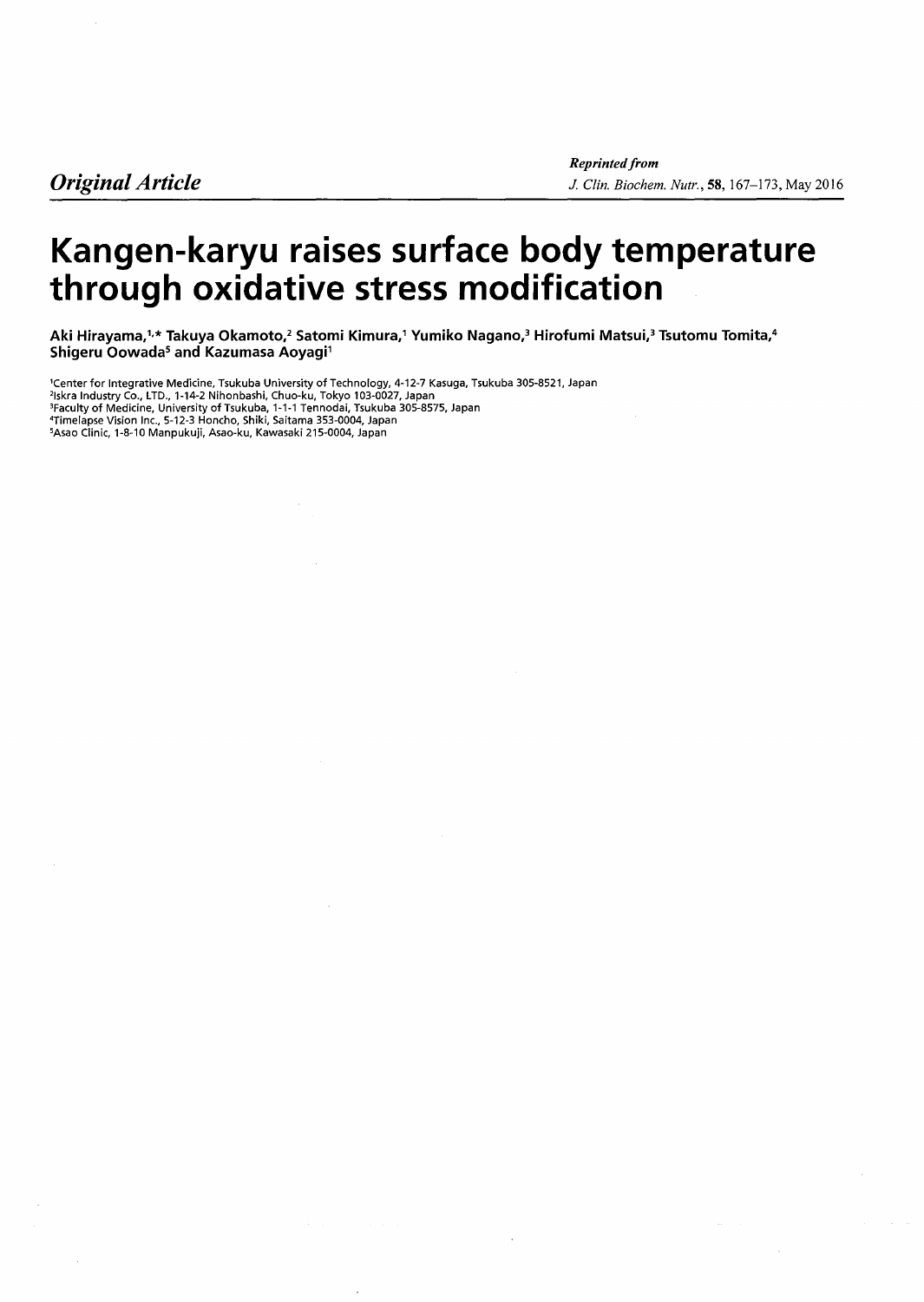$\mathcal{O}(\mathbb{R}^3)$  . The contract of the contract of the contract of the contract of  $\mathcal{O}(\mathbb{R}^3)$ 

 $\label{eq:2.1} \frac{1}{\sqrt{2}}\int_{\mathbb{R}^3}\frac{1}{\sqrt{2}}\left(\frac{1}{\sqrt{2}}\right)^2\frac{1}{\sqrt{2}}\left(\frac{1}{\sqrt{2}}\right)^2\frac{1}{\sqrt{2}}\left(\frac{1}{\sqrt{2}}\right)^2\frac{1}{\sqrt{2}}\left(\frac{1}{\sqrt{2}}\right)^2\frac{1}{\sqrt{2}}\left(\frac{1}{\sqrt{2}}\right)^2\frac{1}{\sqrt{2}}\frac{1}{\sqrt{2}}\frac{1}{\sqrt{2}}\frac{1}{\sqrt{2}}\frac{1}{\sqrt{2}}\frac{1}{\sqrt{2}}$  $\label{eq:2.1} \frac{1}{\sqrt{2}}\int_{\mathbb{R}^3}\frac{1}{\sqrt{2}}\left(\frac{1}{\sqrt{2}}\right)^2\frac{1}{\sqrt{2}}\left(\frac{1}{\sqrt{2}}\right)^2\frac{1}{\sqrt{2}}\left(\frac{1}{\sqrt{2}}\right)^2.$ 

 $\hat{\mathcal{L}}$ 

 $\mathcal{F}_{\mathcal{G}}$ 

 $\label{eq:2.1} \frac{1}{\sqrt{2}}\int_{0}^{\infty}\frac{1}{\sqrt{2\pi}}\left(\frac{1}{\sqrt{2\pi}}\right)^{2\alpha} \frac{1}{\sqrt{2\pi}}\int_{0}^{\infty}\frac{1}{\sqrt{2\pi}}\left(\frac{1}{\sqrt{2\pi}}\right)^{\alpha} \frac{1}{\sqrt{2\pi}}\int_{0}^{\infty}\frac{1}{\sqrt{2\pi}}\frac{1}{\sqrt{2\pi}}\frac{1}{\sqrt{2\pi}}\frac{1}{\sqrt{2\pi}}\frac{1}{\sqrt{2\pi}}\frac{1}{\sqrt{2\pi}}\frac{1}{\sqrt{2\pi}}$ 

 $\label{eq:2.1} \frac{1}{\sqrt{2}}\int_{\mathbb{R}^3}\frac{1}{\sqrt{2}}\left(\frac{1}{\sqrt{2}}\right)^2\frac{1}{\sqrt{2}}\left(\frac{1}{\sqrt{2}}\right)^2\frac{1}{\sqrt{2}}\left(\frac{1}{\sqrt{2}}\right)^2\frac{1}{\sqrt{2}}\left(\frac{1}{\sqrt{2}}\right)^2.$ 

 $\label{eq:2.1} \frac{1}{\sqrt{2}}\int_{\mathbb{R}^3}\frac{1}{\sqrt{2}}\left(\frac{1}{\sqrt{2}}\right)^2\frac{1}{\sqrt{2}}\left(\frac{1}{\sqrt{2}}\right)^2\frac{1}{\sqrt{2}}\left(\frac{1}{\sqrt{2}}\right)^2\frac{1}{\sqrt{2}}\left(\frac{1}{\sqrt{2}}\right)^2\frac{1}{\sqrt{2}}\left(\frac{1}{\sqrt{2}}\right)^2\frac{1}{\sqrt{2}}\frac{1}{\sqrt{2}}\frac{1}{\sqrt{2}}\frac{1}{\sqrt{2}}\frac{1}{\sqrt{2}}\frac{1}{\sqrt{2}}$ 

 $\label{eq:2} \frac{1}{2} \int_{0}^{2\pi} \frac{1}{2} \, \mathrm{d} \mu \, \mathrm{d} \mu \, \mathrm{d} \mu \, \mathrm{d} \mu \, \mathrm{d} \mu \, \mathrm{d} \mu \, \mathrm{d} \mu \, \mathrm{d} \mu \, \mathrm{d} \mu \, \mathrm{d} \mu \, \mathrm{d} \mu \, \mathrm{d} \mu \, \mathrm{d} \mu \, \mathrm{d} \mu \, \mathrm{d} \mu \, \mathrm{d} \mu \, \mathrm{d} \mu \, \mathrm{d} \mu \, \mathrm{d} \mu \, \mathrm{d} \mu \, \mathrm{d} \mu$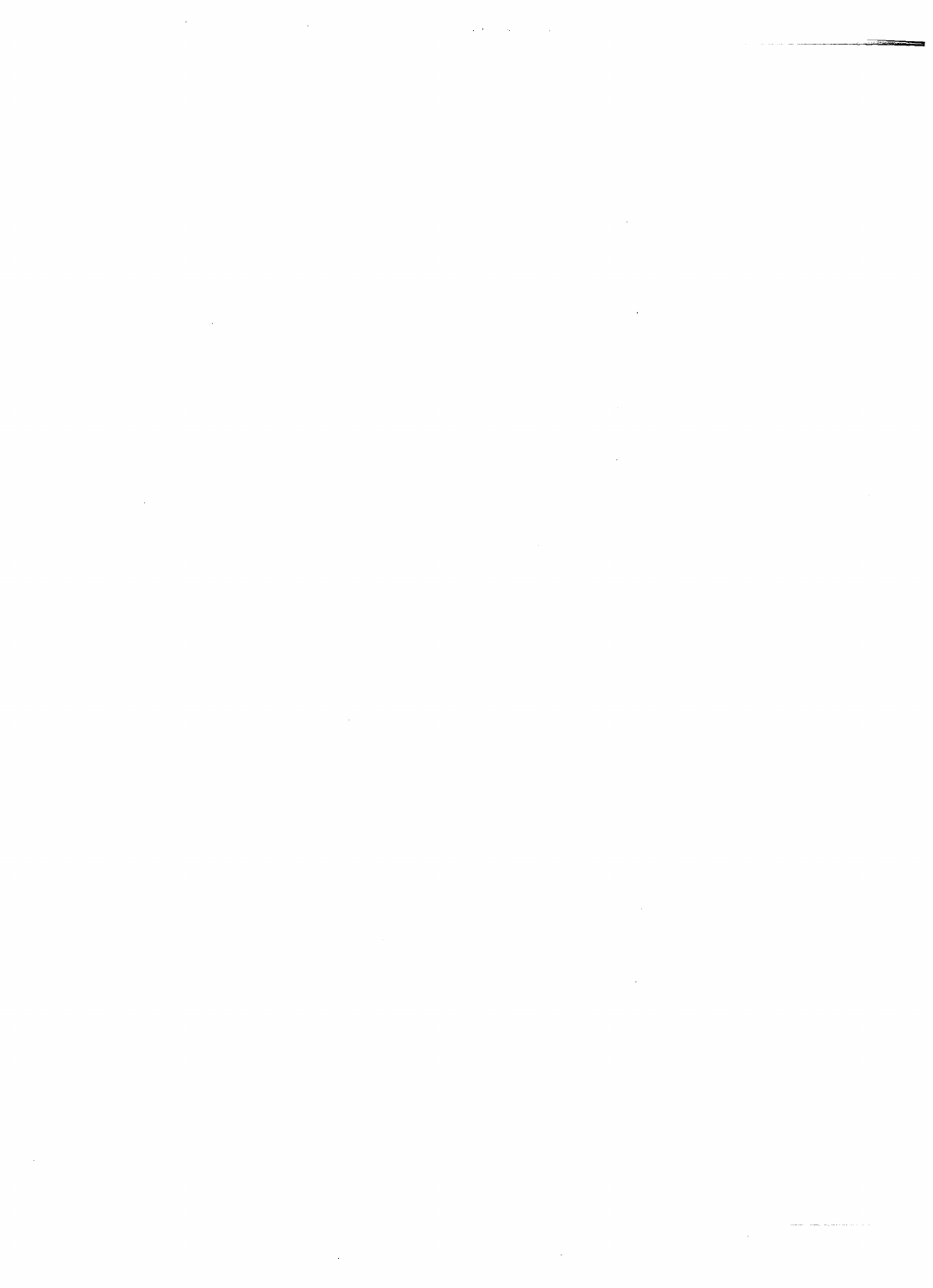# **Kangen-karyu raises surface body temperature through oxidative stress modification**

Aki Hirayama,<sup>1,\*</sup> Takuya Okamoto,<sup>2</sup> Satomi Kimura,<sup>1</sup> Yumiko Nagano,<sup>3</sup> Hirofumi Matsui,<sup>3</sup> Tsutomu Tomita,<sup>4</sup> Shigeru Oowada<sup>5</sup> and Kazumasa Aoyagi<sup>1</sup>

'Center for Integrative Medicine, Tsukuba University of Technology, 4-12-7 Kasuga, Tsukuba 305-8521, Japan 'Iskra Industry Co., LTD., 1-14-2 Nihonbashi, Chuo-ku, Tokyo 103-0027, Japan <sup>3</sup>Faculty of Medicine, University of Tsukuba, 1-1-1 Tennodai, Tsukuba 305-8575, Japan Timelapse Vision Inc., 5-12-3 Honcho, Shiki, Saitama 353-0004, Japan <sup>5</sup>Asao Clinic, 1-8-10 Manpukuji, Asao-ku, Kawasaki 215-0004, Japan

(Received 23 October, 2015; Accepted 17 November, 2015)

Kangen-karyu, a prescription containing six herbs, has been shown to achieve its pharmacological effect through oxidative stress-dependent pathways in animal models. The aim of this study is to investigate the relationship between the antioxidative effect and pharmacological mechanisms of Kangen-karyu, specifically its body temperature elevating effect in humans. Healthy human volunteers, age  $35 \pm 15$  years old, were enrolled in this study. Surface body temperature, serum nitrite, reactive oxygen species (ROS) scavenging activities, and inflammatory cytokines were investigated before and 120 min after Kangen-karyu oral intake. Kangen-karyu significantly increased the surface-body temperature of the entire body; this effect was more remarkable in the upper body and continued for more than 120 min. Accompanying this therapeutic effect, serum nitrite levels were increased 120 min after oral administration. Serum ROS scavenging activities were enhanced against singlet oxygen and were concomitantly decreased against the alkoxyl radical. Serum nitrite levels and superoxide scavenging activities were positively correlated, suggesting that Kangen-karyu affects the O<sub>2</sub><sup>--</sup>-NO balance *in vivo.* Kangen-karyu had no effect on IL-6, TNF-a and adiponectin levels. These results indicate that the therapeutic effect of Kangenkaryu is achieved through NO- and ROS-dependent mechanisms. Further, this mechanism is not limited to ROS production, but includes ROS-ROS or ROS-NO interactions.

## Key Words: antioxidant capacity, hydroxyl radical, alkoxyl radical, nitric oxide, traditional herbal prescription

T raditional herbal prescriptions have attracted much attention due to their beneficial effects, observed in the course oflongterm clinical experience. Kangen-karyu, a prescription consisting of six herbs *(Paeoniae Radix, Cnidii Rhizoma, Carthami Flos, Cyperi Rhizoma, Saussureae Radix* and *Salviae miltiorrhizae Radix)* is known to have antihypertensive effects and has been clinically used for cardiovascular diseases such as angina pectoris and cerebrovascular disorders.<sup>(1)</sup> Recent studies demonstrated the therapeutic effects of Kangen-karyu including antihypertension, anti-platelet aggregation, neuroprotection and anti-dementia in animal models.  $(2-4)$  While the underlying biological reactions of these therapeutic effects are varied, an oxidative stress-controlling effect is currently suggested as a key mechanism in animal studies. $(4-6)$  Although these reports revealed important results, little is known about the pharmacological mechanisms of Kangen-karyu in human subjects.

Currently, oxidative stress is recognized as an important pathological factor in many diseases. Ongoing investigations are revealing cellular reactions after oxidative stimuli, such as the NF-KB and Nrf2-Keap1 pathways.<sup>(7-9)</sup> However, upper stream reactions of oxidative stress that evoke the following responses, including the identification of reactive oxygen species (ROS) that act as the responsible stimulator of oxidative stress reactions, or interactions among ROS that generate oxidative stimulators, remain unclear.<sup>(10,11)</sup> Because ROS are not uniform and individual ROS have specific characteristics during *in vivo* reactions,<12> analysis of multiple ROS is necessary. Using electron spin resonance (ESR) technology, we have reported changes in the hydroxyl radical and superoxide scavenging activity in patients with various diseases.<sup>(13,14)</sup> Recently, we developed this ESR-based method for the analysis of multiple ROS scavenging activities in biological samples, allowing us to describe details of oxidative stress-related reactions.<sup>(15)</sup>

This study aimed to reveal the relationship between the pharmacological effect of Kangen-karyu and oxidative stress in human subjects. Changes in the body surface temperature induced by vasodilation were the targeted pharmacological effect. Oxidative stress was evaluated by measuring multiple free radical scavenging activities in serum and analyzing the evoked radical chain reactions. The results show that Kangen-karyu elevated the body surface temperature through alternations of singlet oxygen, alkoxyl radical, ROS interactions among specific ROS, and the ROS-nitric oxide (NO) balance. Our study provides the first evidence of the oxidative stress-controlling effect of Kangenkaryu in human subjects.

## Materials and Methods

Subjects and informed consent. Eight healthy volunteers, four males and four females, mean age  $35 \pm 15$  years old, were employed in the study. All human subject procedures were conducted with individual written consent and followed a protocol that had been approved by Tsukuba University of Technology Committee.

**Study design.** The study was conducted with a single oral administration of Kangen-karyu (5 g). Blood and urinary samples were obtained before and 120 min after oral administration of Kangen-karyu. Serum samples were separated by centrifugation and stored at -80°C until used. All subjects fasted at least 6 h before the oral administration of Kangen-karyu.

Thermography. Body surface temperature was measured using an infrared thermograph (JTG4310S; JEOL, Tokyo, Japan) placed in a temperature-controlled chamber. The room tempera-

<sup>\*</sup>To whom correspondence should be addressed.

E-mail: aki-hira@k.tsukuba-tech.ac.jp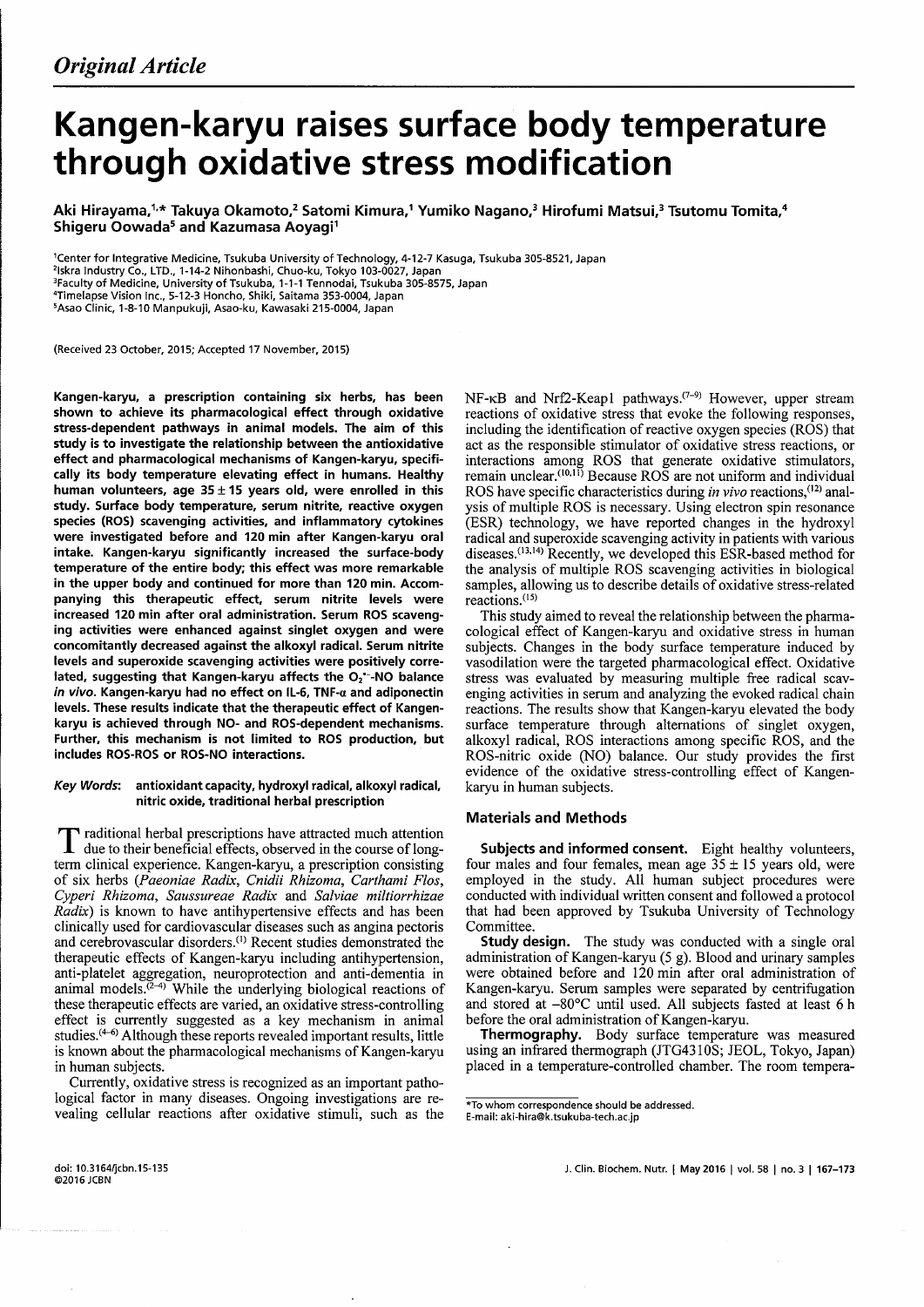ture and humidity of the chamber were set at  $25 \pm 1$ °C and 50%, respectively. The subjects entered into the chamber 30 min prior to the Kangen-karyu administration to void any outside effect. The thermographic measurements were performed before and 30, 60 and 120 min after Kangen-karyu administration. Body surface temperatures were measured on the face, frontal neck, abdomen, frontal lower limb, back of the neck, back, hand and dorsum of the hand. Female subjects were measured wearing undershirts.

**Measurements of multiple free radical scavenging activity.** Multiple free radical scavenging activities (MULTIS method) were measured by an ESR based method developed by one of our co-authors.<sup> $(15)$ </sup> The ROS employed in this system were five free radicals including superoxide  $(O_2^-)$ , hydroxyl radical ("OH), alkoxyl radical (RO", t-BuO'), peroxyl radical  $(ROO, t-BuOO)$ , alkyl radical  $(R, CH<sub>3</sub>)$ , and singlet oxygen (102). Each ROS was produced via *in situ* illumination with UV/ visible light from an illuminator (RUVF-203SR UV illuminator; Radical Research Inc., Tokyo, Japan). 5-(2,2-dimethyl-1,3-propoxy cyclophosphoryl)-5-methyl-1-pyrroline N-oxide (CYPMPO) was used as an ESR-spin trapping reagent. Light sources, illumination times, precursors and photo-sensitizers used to produce ROS are summarized in Table 1. The UV light source was a 200 W medium-pressure mercury/xenon arc lamp, where UV-visible light was guided through a quartz light-guide into the resonator cavity. The ESR spectrometer employed was a JEOL FR-80 equipped with 100 kHz field modulation and WIN-RAD operation software (Radical Research Inc.). Typical spectrometer settings were: field modulation width 0.1 mT; microwave power 10 mW; field scan width and rate  $\pm$ 7.5 mT/2 min; time constant 0.1 s. ROS scavenging activities were calculated according to the previously described method, $^{(15)}$  and expressed as the unit equivalent to known pure scavengers; GSH for 'OH and  $^1\Delta O_2$ , superoxide dismutase (SOD) for  $O_2$ <sup>-</sup>, 6-hydroxy-2,5,7,8-tetramethylchroman-2-carboxylic acid (TROLOX) for RO', and  $\alpha$ -lipoic acid ( $\alpha$ LA) for ROO'. Because the alkyl radical has no specific scavenger, scavenging activity against R' was expressed as CYPMPO equivalents.

The MULTIS method was applied to the measurement of the *in vitro* profiles of prescriptions and the changes of antioxidative activities after the administration of Kangen-karyu. The *in vitro*  profiles were obtained for Kangen-karyu and Tsudosan, a Kampo formula also reported to possess high antioxidative activity.<sup>(16)</sup> In *vitro* scavenging activities of the prescriptions were measured using 10% aqueous solutions and expressed in terms of their daily doses. Serum scavenging activities were determined in 10% buffer solution of serum or pure water and the total volume of the sample solution was approximately 0.2 ml.

**Measurements of NO metabolites and inflammatory cytokines.** Serum NO metabolites were measured as NO<sub>2</sub> by colorimetric measurement based on the Griess reaction described elsewhere.<17> IL-6 and adiponectin were measured using a chemiluminescent enzyme immunoassay, TNF- $\alpha$  was measured using an enzyme-linked immunoassay, both at SRL laboratory (Tokyo, Japan).

**Materials.** CYPMPO was obtained from Radical Research Inc.; hydrogen peroxide, riboflavin, 2,2'-azobis (2-amidinopropane) hydrochrolide (AAPH), tert-butyl hydroperoxide, dimethyl sulfoxide (DMSO), rosebengal, and 4-hydroxy-2,2,6,6-tetramethylpiperidine (4-0H-TEMP) were purchased from Tokyo Chemical Industry (Tokyo, Japan) and used without modification. Buffers and biochemical reagents were obtained from Wako Chemical Co. (Osaka, Japan).

**Statistical analysis.** Statistical analysis was performed using computer software (Prism 6; GraphPad Software Inc., La Jolla). Comparison of data from two groups was analyzed with a Student's paired *t* test. Multiple data comparisons were performed using the one-way factorial analysis of valiance (ANOVA). Repeated measures of ANOVA with the Dunnett's test were used for the time-course measurements of body surface temperature. Multiple regression analysis results are expressed as the  $mean \pm SEM$ .

## **Results**

**Kangen-karyu raises body surface temperature.** Before Kangen-karyu administration, the body surface temperature of subjects was  $35.59 \pm 0.06^{\circ}$  in the facial area. Thirty, 60 and 120 min after Kangen-karyu administration, the corresponding temperature rose to  $35.90 \pm 0.09$ ,  $36.01 \pm 0.12$  and  $36.08 \pm 0.14$ °C, respectively (Table 2). These significant elevations in surface body temperature were also observed in the areas of the shoulder, forehead, abdomen, occiput, posterior shoulder and back, and continued until 90 to 120 min after Kangen-karyu administration. A typical sequential change in body temperature is shown in Fig. 1. This effect on temperature was predominantly observed in the upper-half of the subjects, and was not significant in the area of hands, palms and lower legs. No remarkable changes in blood pressure were observed during the study period (data not shown).

**In vitro ROS scavenging activities of Kangen-karyu.** The ESR spectra of the spin adducts for 'OH,  $O_2$ ', RO', ROO', R' and  ${}^{1}O_{2}$  agreed with the previously reported spectra of corresponding radical adducts, confirmed by hyperfine coupling constants (Supplemental Fig.  $1^*$ ).<sup>(15)</sup> In the presence of the Kangen-karyu solution, the signal amplitude decreased from that from which the scavenging activity was calculated.

The *in vitro* profiles of scavenging activity converted into equivalent units of known pure scavengers are summarized in Table 3. The obtained scavenging activities were compared to those of Tsudosan, which was reported to possess a high oxygen radical absorbance capacity (ORAC) value.<sup>(16)</sup> The reported ORAC value of Tsudosan is 5913.27 ORAC unit (formula/day), and the RO' scavenging activity in our method, which may relate to ORAC in principle, was  $8665.62 \mu M-TROLOX$  equivalent (formula/day). The scavenging activities of Kangen-karyu were

| Table 1. Photolytic production methods of multiple reactive oxygen species |  |  |  |  |  |  |  |
|----------------------------------------------------------------------------|--|--|--|--|--|--|--|
|----------------------------------------------------------------------------|--|--|--|--|--|--|--|

| Free radical       | Spin trap     | Precursor/Sensitizer                | <b>UV/VL</b> | Irradiation period | Antioxiidant equivalent |
|--------------------|---------------|-------------------------------------|--------------|--------------------|-------------------------|
| •он                | <b>CYPMPO</b> | H <sub>2</sub> O <sub>2</sub> 10 mM | U٧           | 5 s                | GSH                     |
| $O_2$ <sup>-</sup> | <b>CYPMPO</b> | Riboflavin 20 µM                    | VL           | 60 <sub>5</sub>    | SOD                     |
| RO.                | <b>CYPMPO</b> | AAPH 10 mM                          | UV           | 5 s                | Trolox                  |
| ROO*               | <b>CYPMPO</b> | tBHP 10 mM                          | UV           | 5 s                | α-lipoic acid           |
| $R^{\bullet}$      | <b>CYPMPO</b> | $H2O2$ 100 mM<br>DMSO 10 mM         | UV           | 30 s               | <b>CYPMPO</b>           |
| ${}^{1}O_{2}$      | TMPO          | Rosebengal 200 µM                   | VL           | 30 s               | GSH                     |

UV, ultraviolet (300-400 nm); VL, visual light (500-600 nm); AAPH, 2,2'-azobis-2-methyl-propanimidamide, dihydrochloride, tBHP; tertbutyl hydroperoxide; GSH, glutathione; SOD, superoxide dismutase; CYPMPO, 5-(2,2-dimethyl-1,3-propoxy cyclophosphoryl)-5-methyl-1-pyrroline N-oxide; TMPO, 4-hydroxy-2,2,6,6-tetramethylpiperidine.

\*See online. https://www.jstage.jst.go.jp/article/jcbn/58/3/58\_ 15-135/\_article/supplement 168 doi: 10.3164/jcbn.15-135

©2016 JCBN

--------l ...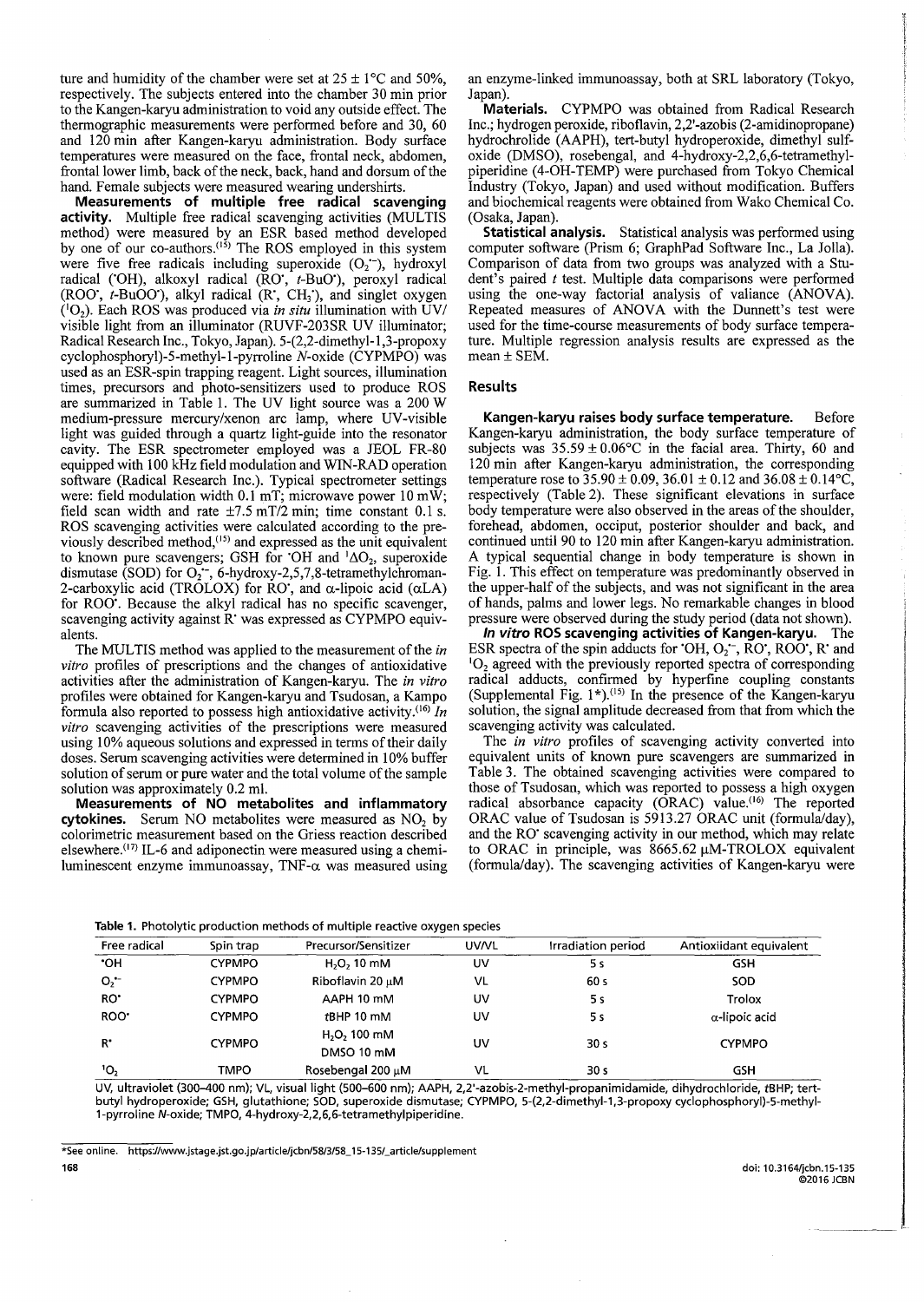**Table** 2. Effect of Kangen-karyu administration on changes in body surface temperatures

|                    | Before           | 30 min            | 60 min            | $120 \text{ min}$  |
|--------------------|------------------|-------------------|-------------------|--------------------|
| Face               | $35.59 \pm 0.06$ | $35.9 \pm 0.09*$  | $36.01 \pm 0.12*$ | $36.08 \pm 0.15*$  |
| Shoulder           | $35.2 \pm 0.12$  | $35.58 \pm 0.1*$  | $35.89 \pm 0.1*$  | $36.01 \pm 0.09*$  |
| Forehead           | $35.58 \pm 0.13$ | $35.85 \pm 0.13*$ | $36.13 \pm 0.08*$ | $36.29 \pm 0.08*$  |
| Abdomen            | $34.14 \pm 0.26$ | $34.55 \pm 0.21*$ | $34.96 \pm 0.22*$ | $35.3 \pm 0.21*$   |
| Occiput            | $34.76 \pm 0.1$  | $35.15 \pm 0.1*$  | $35.54 \pm 0.13*$ | $35.73 \pm 0.15*$  |
| Posterior shoulder | $34.53 \pm 0.17$ | $34.84 \pm 0.21$  | $35.06 \pm 0.24*$ | $35.31 \pm 0.18$ * |
| Back               | $34.81 \pm 0.17$ | $35.34 \pm 0.27*$ | $35.55 \pm 0.29*$ | $35.74 \pm 0.24*$  |
| Hand               | $34.73 \pm 0.11$ | $35.19 \pm 0.14*$ | $35.25 \pm 0.19$  | $34.85 \pm 0.2$    |
| Palm               | $35.3 \pm 0.08$  | $35.44 \pm 0.15$  | $35.5 \pm 0.18$   | $34.81 \pm 0.24$   |
| Lower thigh        | $33.99 \pm 0.1$  | $34.14 \pm 0.06$  | $34.38 \pm 0.11*$ | $34.45 \pm 0.07*$  |

Body surface temperatures were measured before and 30, 60, and 120 min after Kangen-karyu administration. Data represent means  $\pm$  SEM. \*p<0.05 vs before administration.



**Fig. 1.** Image of a representative whole body thermograph. (a) Before Kangen-karyu administration. (b), (c) and (d) 30, 60 and 120 after Kangenkaryu administration, respectively. See color figure in the on-line version.

higher against  $O_2$ <sup>-</sup> and lower against ROO' and R' than those of Tsudosan. The scavenging activities against 'OH, RO' and  ${}^{1}O_{2}$ were of the same level in the two formulae.

**Effect of Kangen-karyu oral administration on serum ROS scavenging activities.** Decreases in signal amplitudes in the presence of serum and scavenging activities were calculated. Table 4 and Fig. 2 show the serum radical scavenging activities before and 120 min after Kangen-karyu administration. Before Kangen-karyu administration, the serum ROS scavenging activities

were  $10.0 \pm 2.63$  mM-GSHeq for 'OH,  $12.6 \pm 1.2$  U/ml-SODeq for  $O_2^-$ ,  $1.7 \pm 0.3$  mM-TROLOXeq for RO',  $1.05 \pm 0.05$  mM- $\alpha$ LAeq for ROO', 0.24  $\pm$  0.02 mM-CYPMPOeq for R' and 22.2  $\pm$ 2.5  $\mu$ M-GSHeq for  ${}^{1}O_{2}$ .

The serum ROS scavenging activities before administration generally agreed with the previously reported values of healthy adults.<sup>(15)</sup> After Kangen-karyu administration, the serum ROS scavenging activities were  $8.32 \pm 2.22$  mM-GSHeq for 'OH,  $11.9 \pm$ 2.5 U/ml-SODeq for  $O_2$ ;  $1.0 \pm 0.2$  mM-TROLOXeq for RO,

A. Hirayama et al.

J. Clin. Biochem. Nutr. | May 2016 | vol. 58 | no. 3 | 169 ©2016 JCBN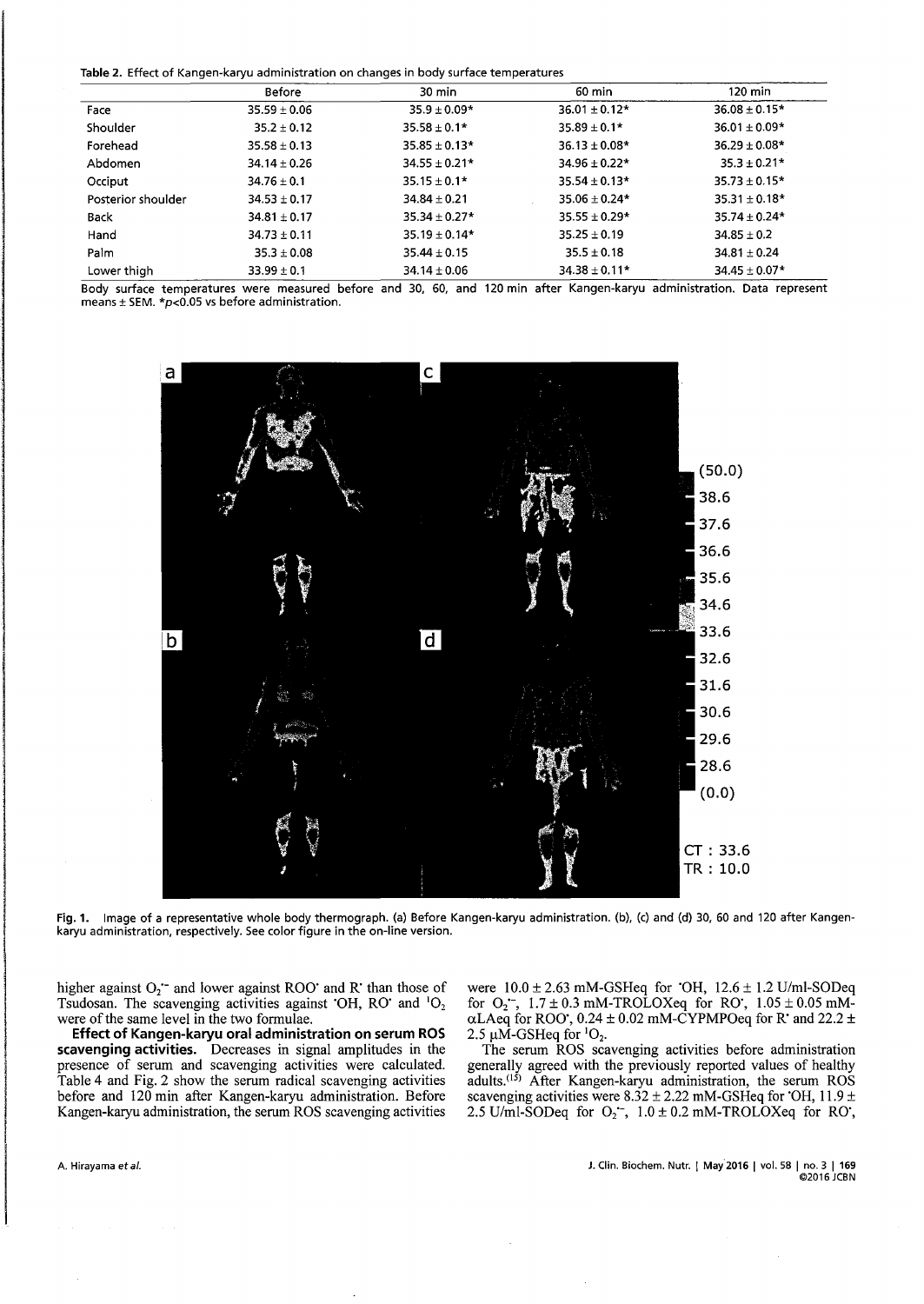Table 3. In vitro scavenging activities of Kangen-karyu and Tsudosan as measured for multiple ROS converted into the equivalent units to specific scavengers

| Free radical     |                   |                 |                |                  |                  |  |
|------------------|-------------------|-----------------|----------------|------------------|------------------|--|
| <b>•ОН</b>       | ο.∼               | RO <sup>*</sup> | ROO'           | n.               | 1∆O <sub>2</sub> |  |
| mM-GSHeg         | U/ml-SODea        | mM-TROLOXea     | mM-aLAeg       | mM-CYPMPOeg      | mM-GSHea         |  |
| $275.1 \pm 8.3$  | $2789.9 \pm 88.5$ | $9.39 \pm 1.13$ | $42.4 \pm 5.6$ | $212.7 \pm 27.1$ | $392.0 \pm 26.8$ |  |
| $308.5 \pm 10.9$ | $833.5 \pm 52.8$  | $8.67 + 0.76$   | $53.4 \pm 5.2$ | $308.6 \pm 37.9$ | $350.5 \pm 22.4$ |  |
|                  |                   |                 |                |                  |                  |  |

Both values of Kangen-karyu and Tsudosan are expressed as those of daily doses.

Table 4. In vivo scavenging activity of serum before and 120 min after Kangen-karyu administration, as measured for multiple ROS converted into the equivalent units to specific scavengers

|               |                 | Free radical   |                |                 |                 |                 |  |  |  |
|---------------|-----------------|----------------|----------------|-----------------|-----------------|-----------------|--|--|--|
|               | •он             | o,•            | RO.            | ROO'            | ĸ.              | 1 <sub>AO</sub> |  |  |  |
|               | mM-GSHea        | U/ml-SODeg     | mM-TROLOXea    | mM-aLAeg        | mM-CYPMPOea     | mM-GSHea        |  |  |  |
| <b>Before</b> | $10.0 \pm 2.63$ | $12.6 \pm 1.2$ | $1.7 \pm 0.3$  | $1.05 \pm 0.05$ | $0.24 \pm 0.02$ | $22.2 \pm 2.5$  |  |  |  |
| After         | $8.32 \pm 2.22$ | $11.9 \pm 2.5$ | $1.0 \pm 0.2*$ | $1.06\pm0.07$   | $0.21 \pm 0.03$ | $30.1 \pm 4.0*$ |  |  |  |

Data represent means  $\pm$  SEM. \*p<0.05 vs before administration.



Fig. 2. A radar chart of serum scavenging activity before and after Kangen-karyu administration. Data are listed in Table 3. Percent changes in the scavenging activity after Kangen-karyu administration (dashed lines) are shown with respect to that of before the administration (solid line). Error bars shown for each free radical species are SEM. \*p<0.05 vs before administration.

 $1.06 \pm 0.07$  mM- $\alpha$ LAeq for ROO',  $0.21 \pm 0.03$  mM-CYPMPOeq for R' and  $30.1 \pm 4.0 \mu M$ -GSHeq for  ${}^{1}O_{2}$ . Serum scavenging activity against  ${}^{1}O_{2}$  was significantly increased and that against RO" was significantly decreased. Scavenging activities against O<sub>2</sub><sup>--</sup>, in which the *in vitro* activity of Kangen-karyu was remarkable, showed no significant increase. The scavenging activities against "OH, ROO" and R" also showed no remarkable changes.

Kangen-karyu effects on NO metabolites and ROS-NO **balance.** The serum  $NO<sub>2</sub>$  concentration was  $5.22 \pm 1.60 \mu M$ before the test. Two hours after Kangen-karyu administration, serum NO<sub>2</sub> value was significantly increased to  $12.2 \pm 2.46 \mu M$ (Fig. 3). The effects of Kangen-karyu on ROS-ROS or ROS-NO interactions were evaluated by measuring ROS scavenging



Fig. 3. Serum NOx concentration before and 120 min after Kangenkaryu administration. Data represent means  $\pm$  SEM. \*p<0.05.

activities. Before Kangen-karyu administration, the serum  $O_2$ . scavenging activity significantly correlated with serum  $NO<sub>2</sub>$  concentrations, suggesting the existence of an  $O_2$ <sup>--</sup>NO balance that regulates the redox status in serum (Fig. 4a). After Kangen-karyu administration, the  $O_2$ -NO balance became indefinite, while a significant correlation between  $O_2$ <sup>-</sup> scavenging activity and  $NO_2$ concentration appeared (Fig. 4b).

Kangen-karyu does not alter inflammatory cytokines. Effects of Kangen-karyu on non-radical pathways were evaluated by measuring adiponectin, IL-6 and TNF-a. Before Kangen-karyu administration, adiponectin, IL-6 and TNF- $\alpha$  levels were 8.42 ± 1.04  $\mu$ g/ml, 1.95  $\pm$  0.54 pg/ml and 1.40  $\pm$  0.15 pg/ml, respectively (Fig. 5). After administration, the values were  $8.65 \pm 1.08$  µg/ml,  $2.20 \pm 0.55$  pg/ml and  $1.31 \pm 0.10$  pg/ml, respectively, not significantly different. No remarkable correlations were observed between inflammatory cytokine levels and ROS scavenging activities.

> doi: 10.3164/jcbn.15-135 ©2016 JCBN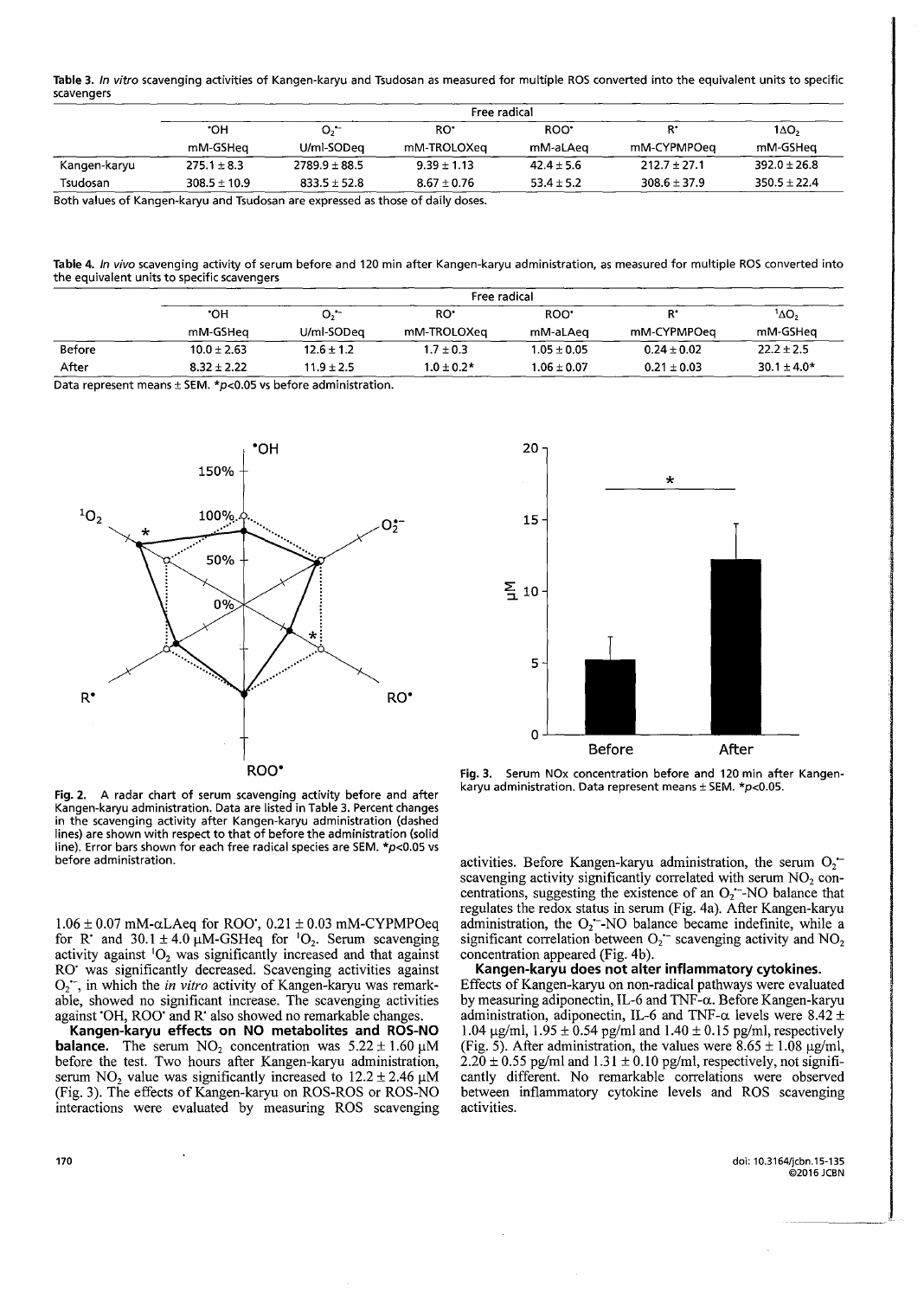

Fig. 4. Correlation between serum superoxide scavenging activity and N02 concentration (a) before Kangen-karyu administration, (b) variation between before and after Kangen-karyu administration. Significant correlations were observed in (a) (R = 0.78,  $p$  < 0.05) and (b) (R = 0.80, p<0.05).

## Discussion

Oxidative stress is one of the most critical and universal pathological factors impacting various diseases. A series of studies revealed the roles of oxidative stress during Kangen-karyu treatment in fructose-induced metabolic syndrome, diet-induced hypercholesterolemic rats, hyperlipidemia in streptozotocininduced type 1 diabetic rats and type 2 diabetic *db/db* mice.<sup>(1,4,18,19)</sup> Though these reports revealed important results, little is known about the pharmacological mechanisms of Kangen-karyu in humans. Here, we reveal details of Kangen-karyu induced oxidative stress in human subjects.

First, we evaluated the antioxidative profile of Kangen-karyu *in vitro.* Many Kampo medicines are known to possess beneficial effects against oxidative stress. Prescriptions containing *Rhei rhizoma,* such as Tsudosan or Dajoukito, exhibit high ORAC values.<sup> $(16)$ </sup> ORAC values are measured using TROLOX as the antioxidant, and mainly relate to reactions toward RO<sup>.(20)</sup> Differences were noted between the reported ORAC value and the RO" scavenging activity of Tsudosan, due in part to methodological differences. A previous study applying MULTIS for food chemistry found correlations between ORAC and MULTIS for  $O_2$ <sup>-</sup> and RO<sup>\*</sup>, but not 'OH<sup>(21)</sup> Since the United States Department of Agriculture withdrew ORAC data from their website, alternative methods that are more reliable for oxidative stress measurements are required.<sup>(22)</sup> Consequently we employed an ESR-based MULTIS method for this study. Although ESR has methodological demerits, such as dielectric loss, ESR is able to specify the target ROS and has high sensitivity for the detection of oxidative stress. (13,14,23,24)



Fig. 5. Serum concentrations of (a) interleukin-6 and (b) tumor necrosis factor- $\alpha$  and (c) adiponectin before and 120 min after Kangen-karyu administration. Data represent means± SEM. No significant differences were observed.

Currently, only some reports specify the target radical(s) in the measurement of antioxidative activity. A series of reports from Kohno and colleagues made an extensive screening of  $O_2$ . scavenging activity of herbal extracts.<sup> $(25,26)$ </sup> They found that extracts such as *Rheum palmatum, Ephedra sinica, Punica granatum*  and *Caesalpinia sappan* have high O<sub>2</sub><sup>-</sup> scavenging activity. However, the  $O_2$  scavenging activity of the main contents of Kangen-karyu, including *Paeoniae Radix, Cnidii Rhizoma, Carthami Flos, Cyperi Rhizoma, Saussureae Radix* and *Salviae miltiorrhizae Radix*, are relatively low.<sup>(26)</sup> In contrast, the superoxide scavenging activity of Kangen-karyu measured using our method was remarkable, and was higher than that of Tsudosan, which contains *Rheum palmatum.* 

The changes of *in vivo* ROS scavenging activities produced by Kangen-karyu were completely different from its *in vitro* antioxidative profile. In contrast, with its high  $O_2$  scavenging activity

A. Hirayama *et al.*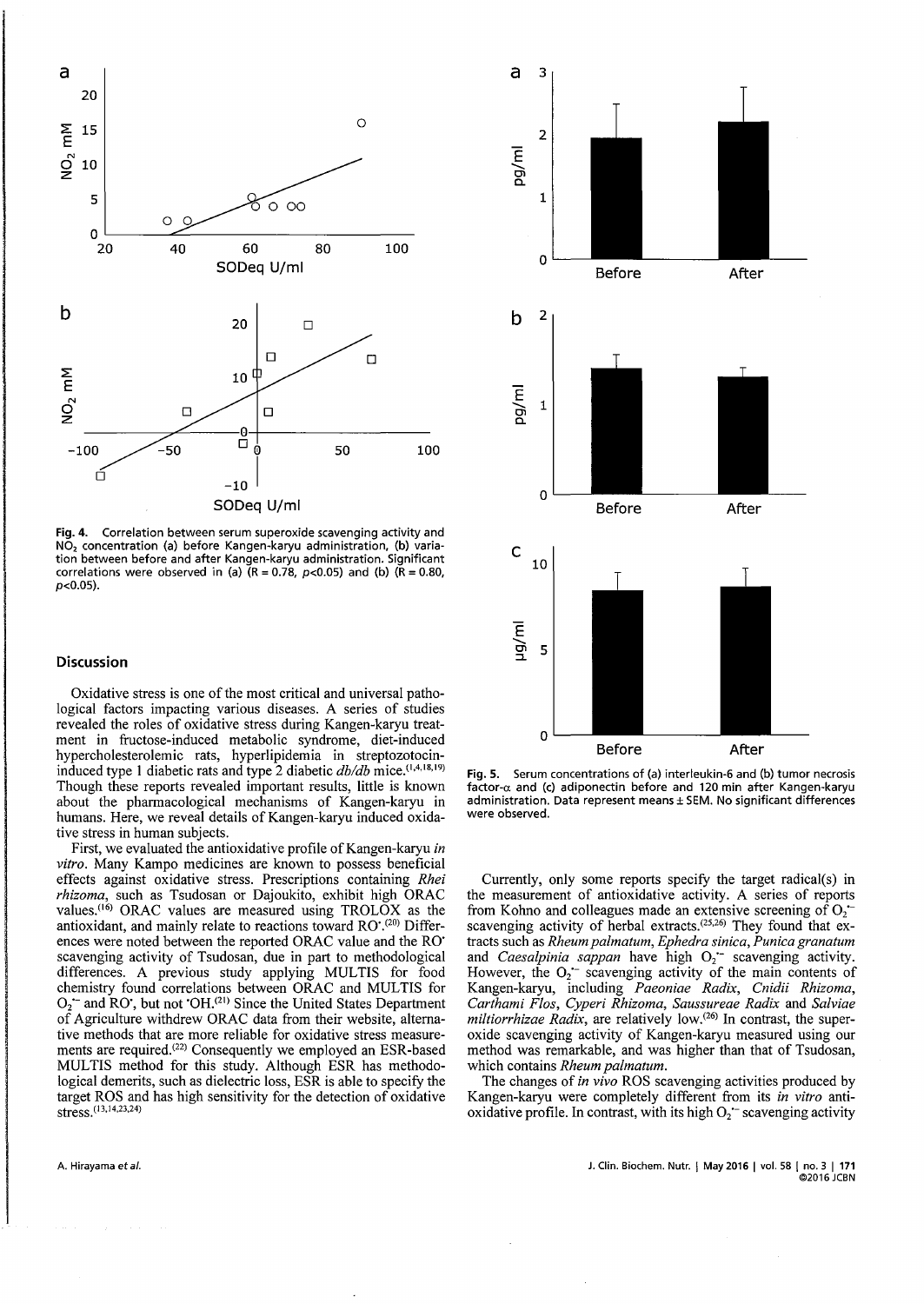*in vitro,* the remarkable *in vivo* changes showed an increase against  ${}^{1}O_{2}$  and a decrease against RO'. Compared to  $O_{2}$  or 'OH, the detailed roles of RO', ROO', R',  ${}^{1}O_{2}$  and other oxygen radicals in human diseases remains unknown.<sup>(Io)</sup> A previous report from one of our co-authors revealed remarkable shifts in MUL TISmeasured ROS scavenging activities in patients with chronic kidney disease.<sup>(15)</sup> However, the *in vivo* role of RO' was not clear in the study. On the other hand,  ${}^{1}O_{2}$  is reportedly produced through myeloperoxidase, prostaglandin hydroperoxidase and the interaction between  $O_2$  and  $H_2O_2$  during the Haber–Weiss reaction.<sup>(27,28)</sup> Among ROS, <sup>1</sup>O<sub>2</sub> has relatively high toxicity *in vivo*, provokes lipid peroxidation, inducing further RO' and ROO', and diminishes radical chain reactions.<sup>(29)</sup> In ischemia-reperfusion injury,<br><sup>1</sup>O<sub>2</sub> is thought to play a crucial role and may relate to the protective  ${}^{1}O_{2}$  is thought to play a crucial role and may relate to the protective effects of Kangen-karyu.<sup>(30)</sup>

On the other hand, Kangen-karyu also affected the internal NO and NO-ROS balance. Kangen-karyu remarkably increased the surface body temperature in the face and trunk and was accompanied by an increase in serum  $NO<sub>2</sub>$ , suggesting that Kangenkaryu causes direct and/or indirect stimulation of NO production. A previous animal study detected an inhibition of inducible nitric oxide synthase (iNOS) after Kangen-karyu treatment in a diabetic model, a result that is not in agreement with our present study. $(31)$ The cause of this disagreement is not clear, although our finding of increasing  ${}^{1}O_{2}$  scavenging activity may be related. A previous

### **References**

- Yokozawa T, Kim HJ, Yamabe N, Okamoto T, Cho EJ. The protective role ofKangen-karyu against fructose-induced metabolic syndrome in a rat model. J *Pharm Pharmacol* 2007; 59: 1271-1278.
- 2 Zhao Q, Yokozawa T, Yamabe N, Tsuneyama K, Li X, Matsumoto K. Kangen-karyu improves memory deficit caused by aging through normalization of neuro-plasticity-related signaling system and VEGF system in the brain. J *Ethnopharmacol* 2010; 131: 377-385.
- 3 Yamabe N, Kim HY, Kang KS, Zhao Q, Matsumoto K, Yokozawa T. Effect of Chinese prescription Kangen-karyu on lipid metabolism in type 2 diabetic db/db mice. J *Ethnopharmacol* 2010; 129: 299-305.
- Kim HY, Okamoto T, Yokozawa T. Beneficial effects of Chinese prescription Kangen-karyu on diabetes associated with hyperlipidemia, advanced glycation endproducts, and oxidative stress in streptozotocin-induced diabetic rats. J *Ethnopharmacol* 2009; 124: 263-269.
- 5 Noh JS, Park CH, Kim HY, *et al.* Chinese prescription Kangen-karyu prevents dyslipidaemia and oxidative stress in mouse model of type 2 diabetes. J *PharmPharmacol2011;63:* 111-119.
- 6 Thent ZC, Das S. Involvement of liver in diabetes mellitus: herbal remedies. *Clin Ter* 2014; 165: 223-230.
- 7 Hirayama A, Yoh K, Nagase S, *et al.* EPR imaging of reducing activity in Nrf2 transcriptional factor-deficient mice. *Free Radie Biol Med* 2003; 34: 1236-1242.
- 8 ltoh K, Chiba T, Takahashi S, *et al.* An Nrf2/small Mafheterodimer mediates the induction of phase II detoxifying enzyme genes through antioxidant response elements. *Biochem Biophys Res Commun* 1997; 236: 313-322.
- Yoh K, Itoh K, Enomoto A, et al. Nrf2-deficient female mice develop lupuslike autoimmune nephritis. *Kidney Int* 2001; 60: 1343-1353.
- 10 Halliwell B. Free radicals and antioxidants: updating a personal view. *Nutr Rev* 2012; 70: 257-265.
- 11 Halliwell B. The antioxidant paradox: less paradoxical now? *Br* J *Clin Pharmacol* 2013; 75: 637-644.
- 12 Jones DP. Radical-free biology of oxidative stress. *Am* J *Physiol Cell Physiol*  2008; 295: C849-C868.
- 13 Hirayama A, Nagase S, Gotoh M, *et al.* Reduced serum hydroxyl radical scavenging activity in erythropoietin therapy resistant renal anemia. *Free Radie Res* 2002; 36: 1155-1161.
- 14 Nagase S, Aoyagi K, Hirayama A, et al. Favorable effect of hemodialysis on decreased serum antioxidant activity in hemodialysis patients demonstrated by electron spin resonance. J *Am Soc Nephrol* 1997; 8: 1157-1163.
- 15 Oowada S, Endo N, Kameya H, Shimmei M, Kotake Y. Multiple free-radical scavenging capacity in serum. J Clin Biochem Nutr 2012; 51: 117-121.
- 16 Nishimura K, Osawa T, Watanabe K. Evaluation of oxygen radical absor-

report revealed that quenching of  ${}^{1}O_{2}$  increased NO synthase (NOS) activity in synaptosomes isolated from rabbit brain.<sup> $(32)$ </sup> Also,  ${}^{1}O_{2}$  deactivating activity was reduced in serum from patients with diabetes mellitus, in which a major complication was endothelial injury. $^{(33)}$  Considering these results, the increased scavenging activity of  ${}^{1}O_{2}$  by Kangen-karyu may increase NO production. Moreover, we also observed the relation between alterations in serum  $O<sub>2</sub>$  scavenging activity and NO<sub>2</sub> concentration, suggesting Kangen-karyu modifies the  $O_2$  -NO balance. The pathophysiological role of *in vivo* O<sub>2</sub><sup>-</sup>-NO balance is investigated mainly in hypoxia, though the detailed mechanism remains unclear.  $(34-36)$  Further studies analyzing the roles of specific ROS are required.

In conclusion, our results show that Kangen-karyu raises surface-body temperature and is accompanied by a significant increase in serum  ${}^{1}O_{2}$  scavenging activity and serum NO and amelioration of  $O_2$ <sup>-</sup>-NO balance. Therefore, Kangen-karyu may alter the *in vivo* oxidative balance.

## **Acknowledgments**

This work is financially supported by grants from Tsukuba University of Technology. Kangen-karyu was provided by Iskra Co., Ltd. We thank Dr. Burton D. Cohen, Professor Emeritus, Albert Einstein Medical College for his support.

bance capacity in kampo medicine. *Evid Based Complement Alternat Med*  2011;2011:812163.

- 17 Nagase S, Hirayama A, Ueda A, *et al.* Light-shielded hemodialysis prevents hypotension and lipid peroxidation by inhibiting nitric oxide production. *Clin Chem* 2005; 51: 2397-2398.
- 18 Yokozawa T, Cho EJ, Sasaki S, Satoh A, Okamoto T, Sei Y. The protective role of Chinese prescription Kangen-karyu extract on diet-induced hypercholesterolemia in rats. *Biol Pharm Bull* 2006; 29: 760-765.
- 19 Park CH, Noh JS, Okamoto T, Park JC, Yokozawa T. Evaluation of effects of Chinese prescription Kangen-karyu on diabetes-induced alterations such as oxidative stress and apoptosis in the liver of type 2 diabetic db/db mice. *Evid Based Complement Alternat Med20I2;* 2012: 143489.
- 20 Nakajima A, Matsuda E, Masuda Y, Sameshima H, Ikenoue T. Characteristics of the spin-trapping reaction of a free radical derived from AAPH: further development of the ORAC-ESR assay. *Anal Bioanal Chem* 2012; 403: 1961- 1970.
- 21 Kameya H, Watanabe J, Takano-Ishikawa Y, Todoriki S. Comparison of scavenging capacities of vegetables by ORAC and EPR. *Food Chem* 2014; 145: 866-873.
- 22 Oxygen Radical Absorbance Capacity (ORAC) of Selected Foods, Release 2 (2010). http://www.ars.usda.gov/services/docs.htm?docid=15866
- 23 Hirayama A, Nagase S. Electron paramagnetic resonance imaging of oxidative stress in renal disease. *Nephron Clin Pract* 2006; 103: c71-c76.
- 24 Owada S, Maeba T, Sugano Y, *et al.* Spherical carbon adsorbent (AST-120) protects deterioration of renal function in chronic kidney disease rats through inhibition of reactive oxygen species production from mitochondria and reduction of serum lipid peroxidation. *Nephron Exp Nephrol* 2010; 115: e!Ol-el I I.
- 25 Saito K, Kohno M, Yoshizaki F, Niwano Y. Extensive screening for edible herbal extracts with potent scavenging activity against superoxide anions. *Plant Foods Hum Nutr* 2008; 63: 65-70.
- 26 Niwano Y, Saito K, Yoshizaki F, Kohno M, Ozawa T. Extensive screening for herbal extracts with potent antioxidant properties. J *C/in Biochem Nutr*  201I;48: 78-84.
- 27 Toufektsian MC, Boucher FR, Tanguy S, Morel S, de Leiris JG. Cardiac toxicity of singlet oxygen: implication in reperfusion injury. *Antioxid Redox Signal2001;* 3: 63-69.
- 28 Noronha-Dutra AA, Epperlein MM, Woolf N. Reaction of nitric oxide with hydrogen peroxide to produce potentially cytotoxic singlet oxygen as a model for nitric oxide-mediated killing. *FEES Lett* I 993; 321: 59-62.
- 29 Kalyanaraman B, Feix JB, Sieber F, Thomas JP, Girotti AW. Photodynamic action of merocyanine 540 on artificial and natural cell membranes: involve-

doi: 10.3164/jcbn.15-135 ©2016 JCBN